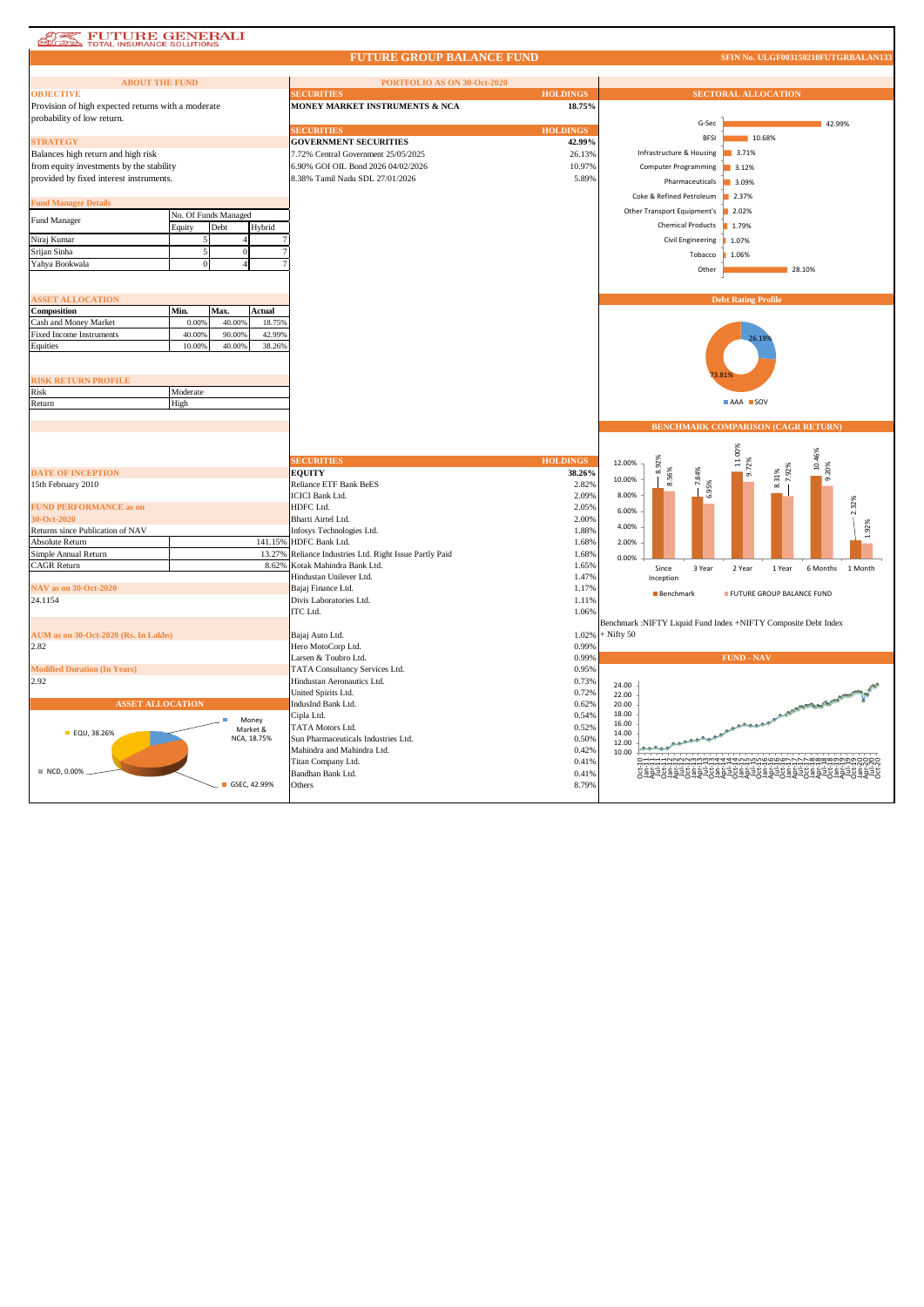## **ASS** FUTURE GENERALI

## **GROUP INCOME FUND**

**SFIN No. ULGF005010118GRPINCFU** 

| <b>ABOUT THE FUND</b>                                     |                 |                      |        | PORTFOLIO AS ON 30-Oct-2020                                        |                 |                                        |                                           |
|-----------------------------------------------------------|-----------------|----------------------|--------|--------------------------------------------------------------------|-----------------|----------------------------------------|-------------------------------------------|
| <b>OBJECTIVE</b>                                          |                 |                      |        | <b>ECURITIES</b>                                                   | <b>HOLDINGS</b> |                                        | <b>SECTORAL ALLOCATION</b>                |
| This fund aims to provide stable returns by investing in  |                 |                      |        | MONEY MARKET INSTRUMENTS & NCA                                     | 5.25%           |                                        |                                           |
| assets with relatively low to moderate level of risk. The |                 |                      |        |                                                                    |                 |                                        |                                           |
| fund will invest in fixed income securities such as Govt. |                 |                      |        | <b>SECURITIES</b>                                                  | <b>HOLDINGS</b> | G-Sec                                  | 45.86%                                    |
| Securities, Corporate Bonds & any other fixed income      |                 |                      |        | <b>GOVERNMENT SECURITIES</b>                                       | 45.86%          |                                        |                                           |
|                                                           |                 |                      |        |                                                                    |                 |                                        |                                           |
| investments along with Money Market Instruments for       |                 |                      |        | 7.05% MAHARASHTRA SDL 2032 07/10/2032                              | 11.90%          | Infrastructure & Housing               | 25.35%                                    |
| liquidity.                                                |                 |                      |        | 7.5% Central Government 10/08/2034                                 | 8.40%           |                                        |                                           |
|                                                           |                 |                      |        | 7.72% Gsec 2049 15/06/2049                                         | 5.37%           |                                        |                                           |
|                                                           |                 |                      |        | 08.25 Maharashtra SDL 2025 10/06/2025                              | 5.32%           | <b>BFSI</b>                            | 14.62%                                    |
|                                                           |                 |                      |        | 0% CS 17 DEC 2027 UL                                               | 4.99%           |                                        |                                           |
|                                                           |                 |                      |        | 6.17% Gsec 2021 15/07/2021                                         | 4.84%           |                                        |                                           |
|                                                           |                 |                      |        |                                                                    |                 | Coke & Refined Petroleum               | 8.91%                                     |
|                                                           |                 |                      |        | 6.90% GOI OIL Bond 2026 04/02/2026                                 | 2.94%           |                                        |                                           |
|                                                           |                 |                      |        | 8% GOI Oil Bond 2026 23/03/2026                                    | 2.10%           |                                        |                                           |
|                                                           |                 |                      |        |                                                                    |                 |                                        |                                           |
| <b>Fund Manager Details</b>                               |                 |                      |        |                                                                    |                 | Other                                  | 5.25%                                     |
|                                                           |                 | No. Of Funds Managed |        |                                                                    |                 |                                        |                                           |
| Fund Manager                                              | Equity          | Debt                 | Hybrid |                                                                    |                 |                                        |                                           |
|                                                           |                 |                      |        |                                                                    |                 |                                        |                                           |
| Niraj Kumar                                               |                 |                      |        | <b>SECURITIES</b>                                                  | <b>HOLDINGS</b> |                                        | <b>Debt Rating Profile</b>                |
| Yahya Bookwala                                            |                 |                      |        | <b>CORPORATE DEBT</b>                                              | 48.89%          |                                        |                                           |
|                                                           |                 |                      |        | 9.05% Reliance Industries Ltd. 17/10/2028                          | 8.91%           |                                        |                                           |
|                                                           |                 |                      |        | 7.75% L&T Finance Ltd. 2025 10/07/2025                             | 8.27%           |                                        |                                           |
|                                                           |                 |                      |        | 8.60 Rural Electrification Corporation Ltd. GOI 08/03/2029         | 6.54%           |                                        |                                           |
| <b>ISSET ALLOCATION</b>                                   |                 |                      |        | 8.67% Tata Capital Financial Services Ltd. 2025                    | 6.35%           |                                        |                                           |
| Composition                                               | Min.            | Max.                 | Actual | 8.05% Housing Development Finance Corporation Ltd. 22/10/2029      | 6.32%           |                                        |                                           |
| Cash and Money Market                                     | 0.00%           | 40.00%               | 5.25%  | 7.75% Power Finance Corporation Ltd. 11/06/2030                    | 6.23%           |                                        |                                           |
|                                                           |                 |                      |        |                                                                    |                 |                                        |                                           |
| <b>Fixed Income Instruments</b>                           | 60.00%          | 100.00%              | 94.75% | 8.30% REC Ltd. Non GOI 2029                                        | 2.13%           |                                        | AAA SOV                                   |
| Equities                                                  | 0.00%           | 0.00%                | 0.00%  | 7.95% Sikka Ports & Terminals Ltd. (Previous RPTL) 2026 28/10/2026 | 2.08%           |                                        |                                           |
|                                                           |                 |                      |        | 8.45% SIKKA PORTS & TERMINALS LTD (Previous RPTL) 2023             | 2.06%           |                                        |                                           |
|                                                           |                 |                      |        |                                                                    |                 |                                        | <b>BENCHMARK COMPARISON (CAGR RETURN)</b> |
| <b>RISK RETURN PROFILE</b>                                |                 |                      |        |                                                                    |                 |                                        |                                           |
| Risk                                                      | Low To Moderate |                      |        |                                                                    |                 |                                        |                                           |
| Return                                                    | High            |                      |        |                                                                    |                 | 16.31%<br>18.00%                       |                                           |
|                                                           |                 |                      |        |                                                                    |                 | 16.00%                                 | š                                         |
|                                                           |                 |                      |        |                                                                    |                 | 12.43%<br>14.00%                       | 12.12%                                    |
|                                                           |                 |                      |        |                                                                    |                 | 12.00%                                 |                                           |
|                                                           |                 |                      |        |                                                                    |                 | 10.00%                                 | 6.73%                                     |
|                                                           |                 |                      |        |                                                                    |                 | 8.00%                                  | 7.14%                                     |
|                                                           |                 |                      |        |                                                                    |                 | 6.00%                                  |                                           |
| <b>DATE OF INCEPTION</b>                                  |                 |                      |        |                                                                    |                 | 4.00%                                  |                                           |
| 31st March 2019                                           |                 |                      |        |                                                                    |                 | 2.00%                                  |                                           |
|                                                           |                 |                      |        |                                                                    |                 | 0.00%                                  |                                           |
| <b>FUND PERFORMANCE as on</b>                             |                 |                      |        |                                                                    |                 | Since Inception                        | 1 Year<br>6 Months<br>1 Month             |
| 30-Oct-2020                                               |                 |                      |        |                                                                    |                 |                                        |                                           |
| Returns since Publication of NAV                          |                 |                      |        |                                                                    |                 |                                        |                                           |
| Absolute Return                                           |                 |                      | 27.09% |                                                                    |                 | <b>Benchmark</b>                       | FUTURE GROUP INCOME FUND                  |
| Simple Annual Return                                      |                 |                      | 18.01% |                                                                    |                 |                                        |                                           |
|                                                           |                 |                      |        |                                                                    |                 |                                        |                                           |
| <b>CAGR Return</b>                                        |                 |                      | 17.28% |                                                                    |                 | Benchmark : NIFTY Composite Debt Index |                                           |
|                                                           |                 |                      |        |                                                                    |                 |                                        |                                           |
| <b>NAV</b> as on 30-Oct-2020                              |                 |                      |        |                                                                    |                 |                                        |                                           |
| 12.70920                                                  |                 |                      |        |                                                                    |                 |                                        |                                           |
|                                                           |                 |                      |        |                                                                    |                 |                                        |                                           |
| AUM as on 30-Oct-2020 (Rs. In Lakhs)                      |                 |                      |        |                                                                    |                 |                                        |                                           |
| 526.23                                                    |                 |                      |        |                                                                    |                 |                                        | <b>FUND - NAV</b>                         |
|                                                           |                 |                      |        |                                                                    |                 |                                        |                                           |
| <b>Modified Duration (In Years)</b>                       |                 |                      |        |                                                                    |                 |                                        |                                           |
| 5.75                                                      |                 |                      |        |                                                                    |                 | 14.00                                  |                                           |
|                                                           |                 |                      |        |                                                                    |                 | 13.00                                  |                                           |
|                                                           |                 |                      |        |                                                                    |                 |                                        |                                           |
| <b>ASSET ALLOCATION</b>                                   |                 |                      |        |                                                                    |                 | 12.00                                  |                                           |
| ш<br>Money                                                |                 |                      |        |                                                                    |                 |                                        |                                           |
| Market &                                                  |                 |                      |        |                                                                    |                 | 11.00                                  |                                           |
| GSEC,<br>NCA, 5.25%                                       |                 |                      |        |                                                                    |                 | 10.00                                  |                                           |
| 45.86%                                                    |                 |                      |        |                                                                    |                 |                                        |                                           |
|                                                           |                 |                      |        |                                                                    |                 |                                        |                                           |
|                                                           |                 |                      |        |                                                                    |                 |                                        |                                           |
|                                                           |                 | NCD,                 |        |                                                                    |                 |                                        |                                           |
|                                                           |                 | 48.89%               |        |                                                                    |                 |                                        |                                           |
|                                                           |                 |                      |        |                                                                    |                 |                                        |                                           |
|                                                           |                 |                      |        |                                                                    |                 |                                        |                                           |